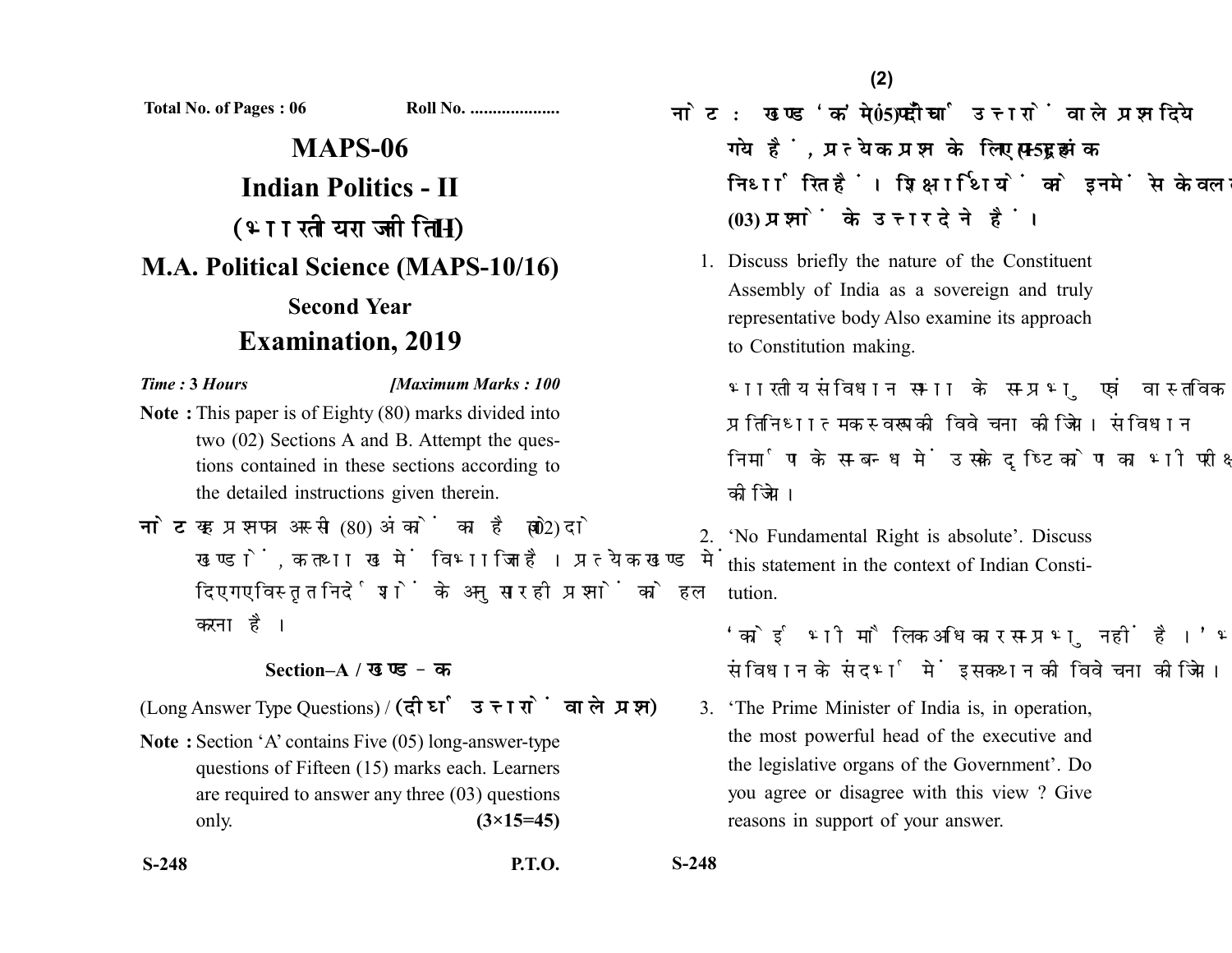भारत का प्रधानमंत्री, व्यावहारिक दृष्टि से सरकार की कार्यपालिका एवं व्यवस्थापिका अंगों का सर्वाधिक शक्तिशाली प्रमुख है। क्या आप इस मत से सहमत हैं अथवा असहमत ? अपने उत्तर के समर्थन में कारण दें।

4. Critically examine the theory and practice of the judicial Review in India with reference to the leading cases.

प्रमुख वादों के संदर्भ में भारत में न्यायिक पुनरावलोकन का सिद्धान्त एवं व्यवहार में आलोचनात्मक परीक्षण कीजिये।

5. It is not constitutional law but political factors that ultimately determine union-state relations in India. Do you agree with this view ? Give reasons in support of your answer.

अन्तत: संविधानिक कानून नहीं अपितु राजनीतिक तत्व केन्द्र राज्यों के सम्बन्धों का निर्धारण करते हैं। क्या आप इस मत से सहमत हैं ? सकारण उत्तर दीजिये।

## **Section–B /**

(Short-Answer-Type Questions) /

- **Note :** Section 'B' contains Eight (08) short-answertype questions of Seven (07) marks each. Learners are required to answer any Five (05) questions only. **(5×7=35)**
- नोट: खण्ड 'ख' में आठ (08) लघु उत्तरों वाले प्रश्न दिये गये हैं, प्रत्येक प्रश्न के लिए सात (07) अंक निर्धारित हैं। शिक्षार्थियों को इनमें से केवल पाँच (05) प्रश्नों के उत्तर देने हैं।
	- 1 भारत में अन्तर्राज्यीय सम्बन्धों के वर्तमान कार्यकलाप की स्थिति क्या है ? समझाइये।

What is the current state of affairs of Interstate relations in India ? Elaborate.

 $2$  नीति निदेशक सिद्धान्तों के महत्व की विवेचना कीजिये।

Discuss the significance of Directive principles of state policy.

3. भारत में राष्ट्र निर्माण की मुख्य समस्याओं का परीक्षण कोजिये।

Examine the main problems of nation building in India.

**S-248 P.T.O. S-248**